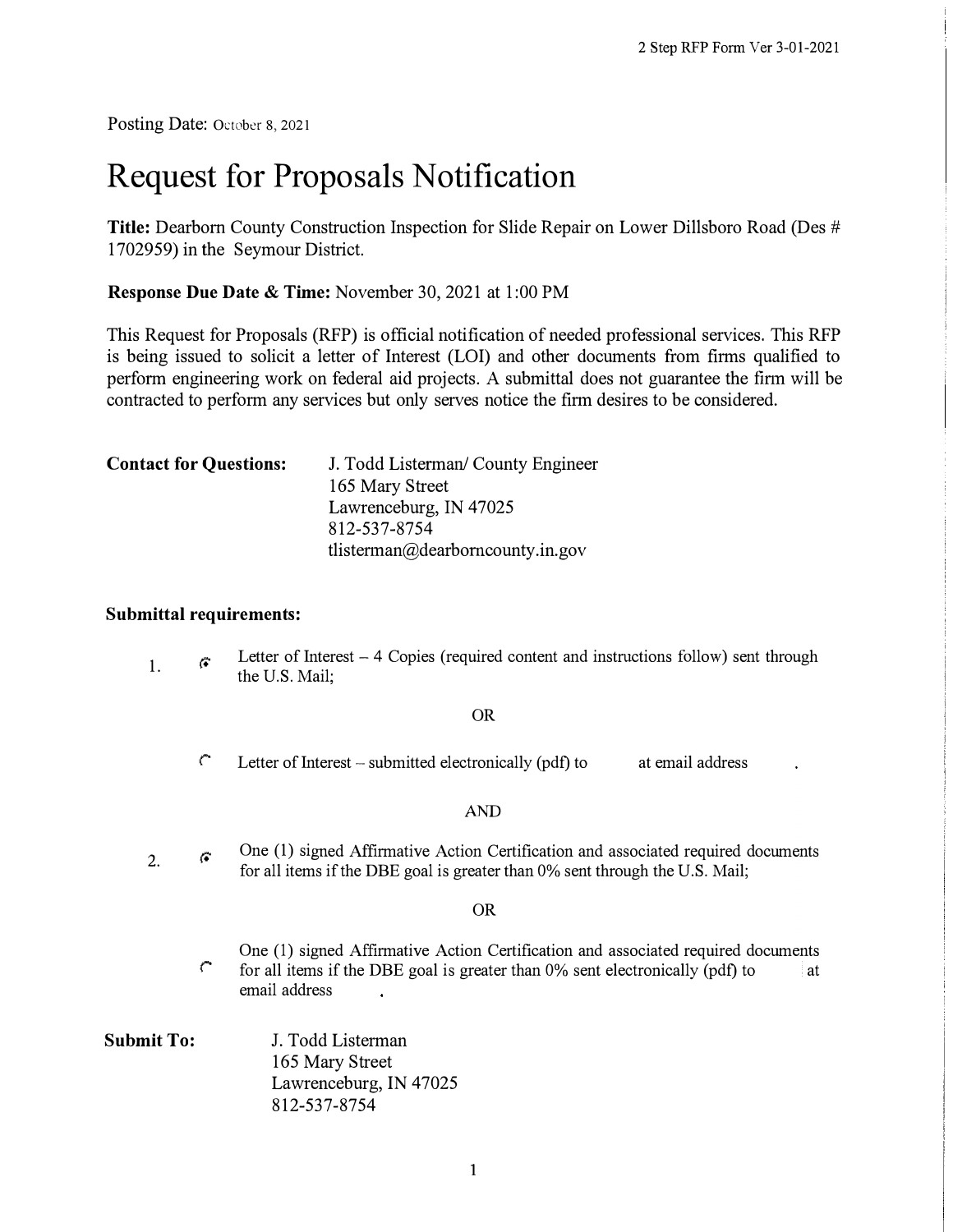## tlisterman@dearbomcounty.in.gov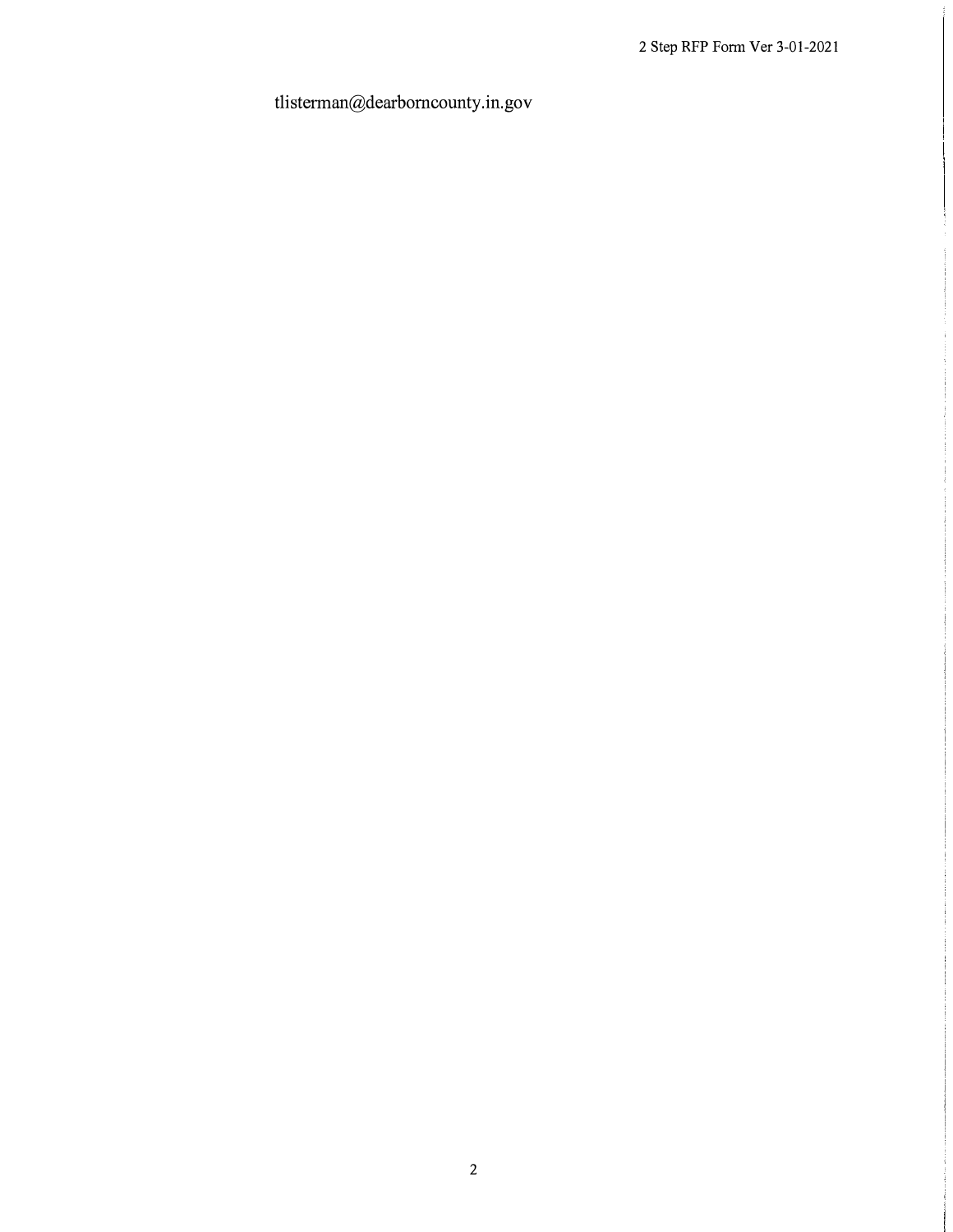## **Selection Procedures:**

Consultants will be selected for work further described herein, based on the evaluation of the Letter of Interest (LOI) and other required documents. The Consultant Selection Rating Form used to evaluate and score the submittals is included for your reference. LPA will short list the top 3 Consultants for interviews based on scoring from the Consultant Selection Rating Form (Technical Expertise, Project Manager & Approach to Project). The interview selection ranking will be determined by the weighted score totals with the highest score being the top ranked firm. The top 3 firms will then be evaluated based upon all criteria in Consultant Selection Rating Form. Final selection ranking will be determined by:

- *F*. The weighted score totals with the highest score being the top ranked firm
- *r* Rank totals with the lowest rank total being the top ranked firm

## **Requirements for Letters of Interest (LOI)**

- A. General instructions for preparing and submitting a Letter of Interest (LOI).
	- 1. Provide the information, as stated in Item B below, in the same order listed and signed by an officer of the firm. Signed and scanned documents, or electronically applied signatures are acceptable. Do not send additional forms, resumes, brochures, or other material unless otherwise noted in the item description.
	- 2. LOI's shall be limited to twelve (12) 8  $\frac{1}{2}$ " x 11" pages that include Identification, Qualifications, Key Staff, and Project Approach.
	- 3. LOl's must be received no later than the "Response Due Date and Time"; as shown in the RFP header above. Responses received after this deadline will not be considered. Submittals must include all required attachments to be considered for selection.
- B. Letter of Interest Content
	- 1. Identification, Qualifications and Key Staff
		- a. Provide the firm name, address of the responsible office from which the work will be performed and the name and email address of the contact person authorized to negotiate for the associated work.
		- b. List all proposed sub consultants, their DBE status, and the percentage of work to be performed by the prime consultant and each sub consultant. (See Affirmative Action Certification requirements below.) A listing of certified DBE's eligible to be considered for selection as prime consultants or sub-consultants for this RFP can be found at the "Prequalified Consultants" link on the Indiana Department of Transportation (INDOT) Consultants Webpage. (http://www.in.gov/indot/2732.htm ).
		- c. List the Project Manager and other key staff members, including key sub consultant staff, and the percent of time the project manager will be committed for the contract, if selected. Include project engineers for important disciplines and staff members responsible for the work. Address the experience of the key staff members on similar projects and the staff qualifications relative to the required item qualifications.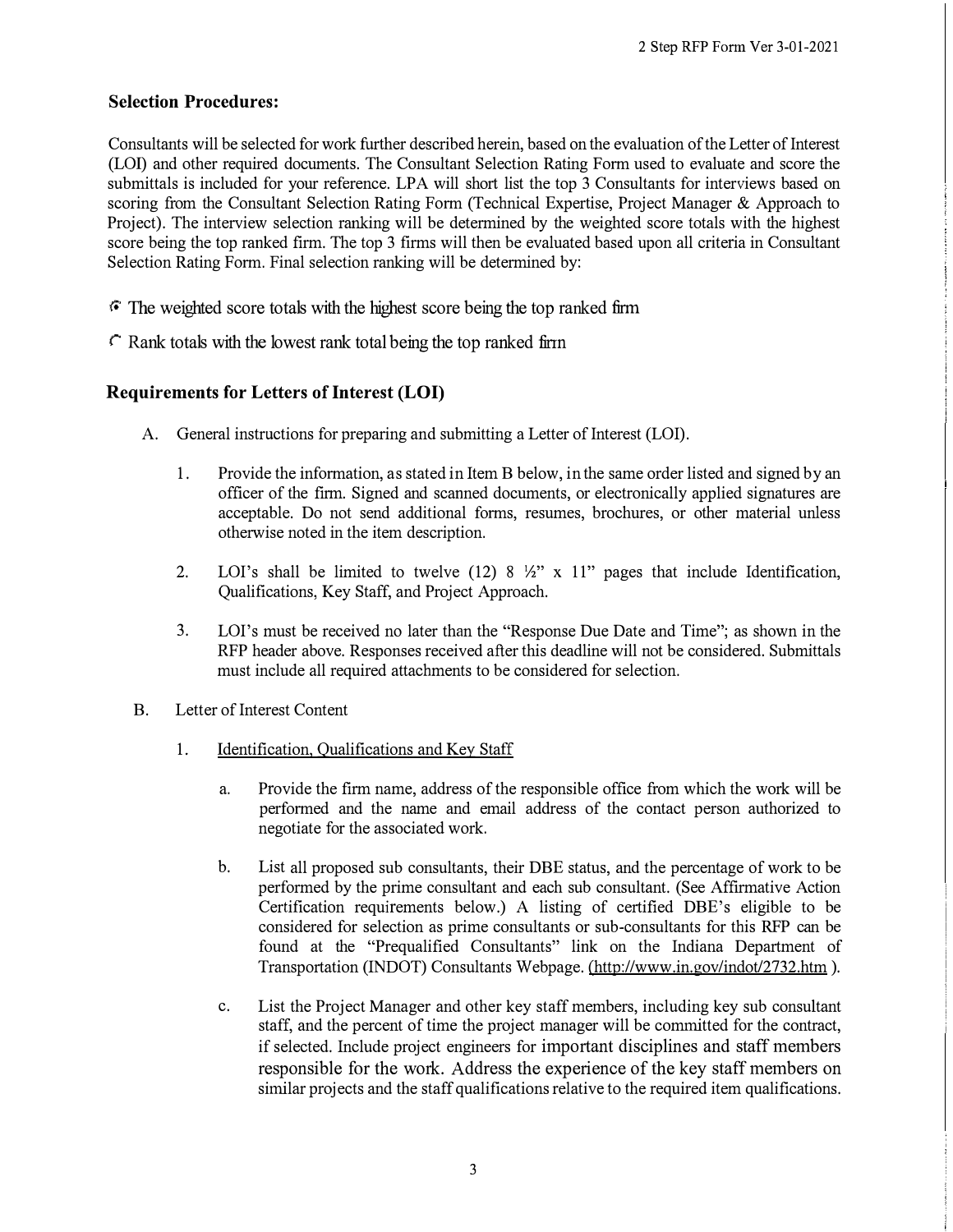- d. Describe the capacity of consultant staff and their ability to perform the work in a timely manner relative to present workload.
- 2. Project Approach
	- a. Provide a description of your project approach relative to the advertised services. For project specific items confirm the firm has visited the project site. For all items address your firm's technical understanding of the project or services, cost containment practices, innovative ideas and any other relevant information concerning your firm's qualifications for the project.

## **Requirements for Affirmative Action Certification**

A completed Affirmative Action Certification form is required for all items that identify a DBE goal greater than "0", in order to be considered for selection. The consultant must identify the DBE firms with which it intends to subcontract.

On the Affirmative Action Certification, include the contract participation percentage of each DBE and list what the **DBE** will be subcontracted to perform.

If the consultant does not meet the DBE goal, the consultant must provide documentation in additional pages after the form that evidences that it made good faith efforts to achieve the DBE goal.

All **DBE** subcontracting goals apply to all prime submitting consultants regardless of the prime's status of **DBE.** 

#### **INDOT DBE Reciprocity Agreement with KYTC**

An Agreement between INDOT and the Kentucky Transportation Cabinet (KYTC) established reciprocal acceptance of certification of DBE firms in their respective states under the Unified Certification Program (UCP) pursuant to  $49$  CFR  $?26.81(e)$  and  $(f)$ .

Copies of the DBE certifications, as issued by INDOT or the Kentucky Transportation Cabinet (KYTC), are to be included as additional pages after the AAC form for each firm listed on the AAC form. The following are DBE Locator Directories for each State Transportation Agency:

#### **INDOT: https://entapps.indot.in.gov/DBELocator/**

## KYTC: https://transportation.ky.gov/Civil-Rights-and-Small-Business-**Development/Pages/Certified-D BE-Directory .aspx**

Information about the Indiana DBE Program is available at: **https://www.in.gov/indot/2674.htm.** 

Information about the KYTC DBE Program is available at: **https:/ /transportation.ky.gov/Civil-Rights-and-Small-Business-Development/Pages/ default.aspx.**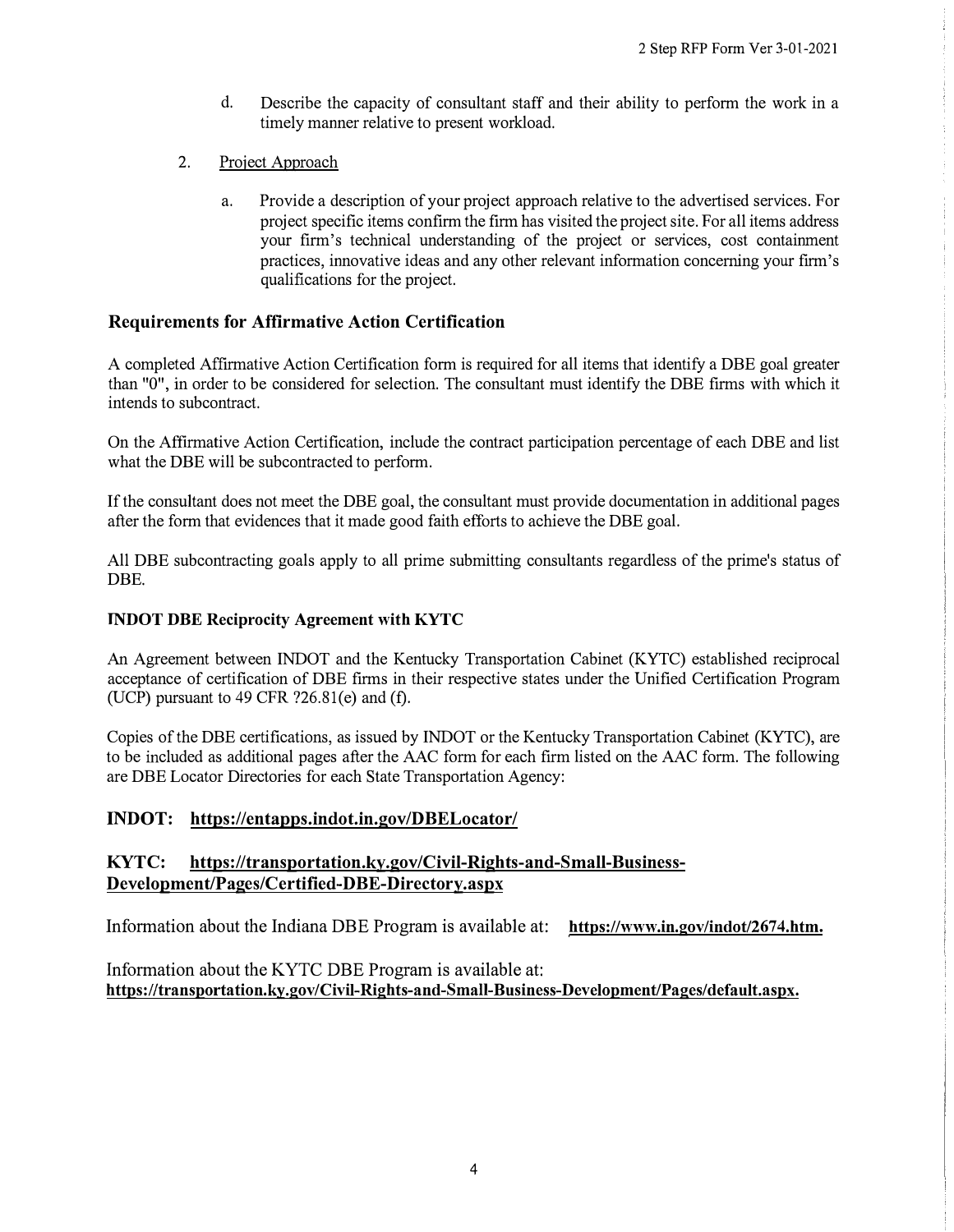## **Work item details:**

| Local Public Agency: Dearborn County          |                                                                          |                                                 |  |
|-----------------------------------------------|--------------------------------------------------------------------------|-------------------------------------------------|--|
| Project Location:                             | Lower Dillsboro Road                                                     |                                                 |  |
| Project Description:<br>Gatch Hill Road       | Construction Inspection for Slide Repair on Lower Dillsboro Road west of |                                                 |  |
| <b>INDOT</b> Des #:                           | 1702959                                                                  |                                                 |  |
| Phases Included:                              | CE                                                                       |                                                 |  |
| <b>Estimated Construction Amount:</b>         | \$1,100,000                                                              |                                                 |  |
| Funding:                                      | Federal Funding Involved                                                 |                                                 |  |
| Term of Contract:                             | Until project completion                                                 |                                                 |  |
| DBE goal:                                     | 3                                                                        |                                                 |  |
| Required Prequalification Categories:         |                                                                          |                                                 |  |
|                                               | $\Gamma$ 5.2 Environmental Document Preparation - CE                     | 12.1 Project Management for Aquisition Services |  |
|                                               | $\Gamma$ 6.1 Topographical Survey Data Collection                        | $\Gamma$ 12.2 Title Search                      |  |
| 8.1 Non-Complex Roadway Design                |                                                                          | $\Gamma$ 12.4 Appraisal                         |  |
| 9.1 Level 1 Bridge Design                     |                                                                          | $\Gamma$ 12.5 Appraisal Review                  |  |
| <sup>11.1</sup> Right of Way Plan Development |                                                                          | $\nabla$ 13.1 Construction Inspection           |  |
| Additional Categories Listed Below:           |                                                                          |                                                 |  |

Click here to enter Additional Categories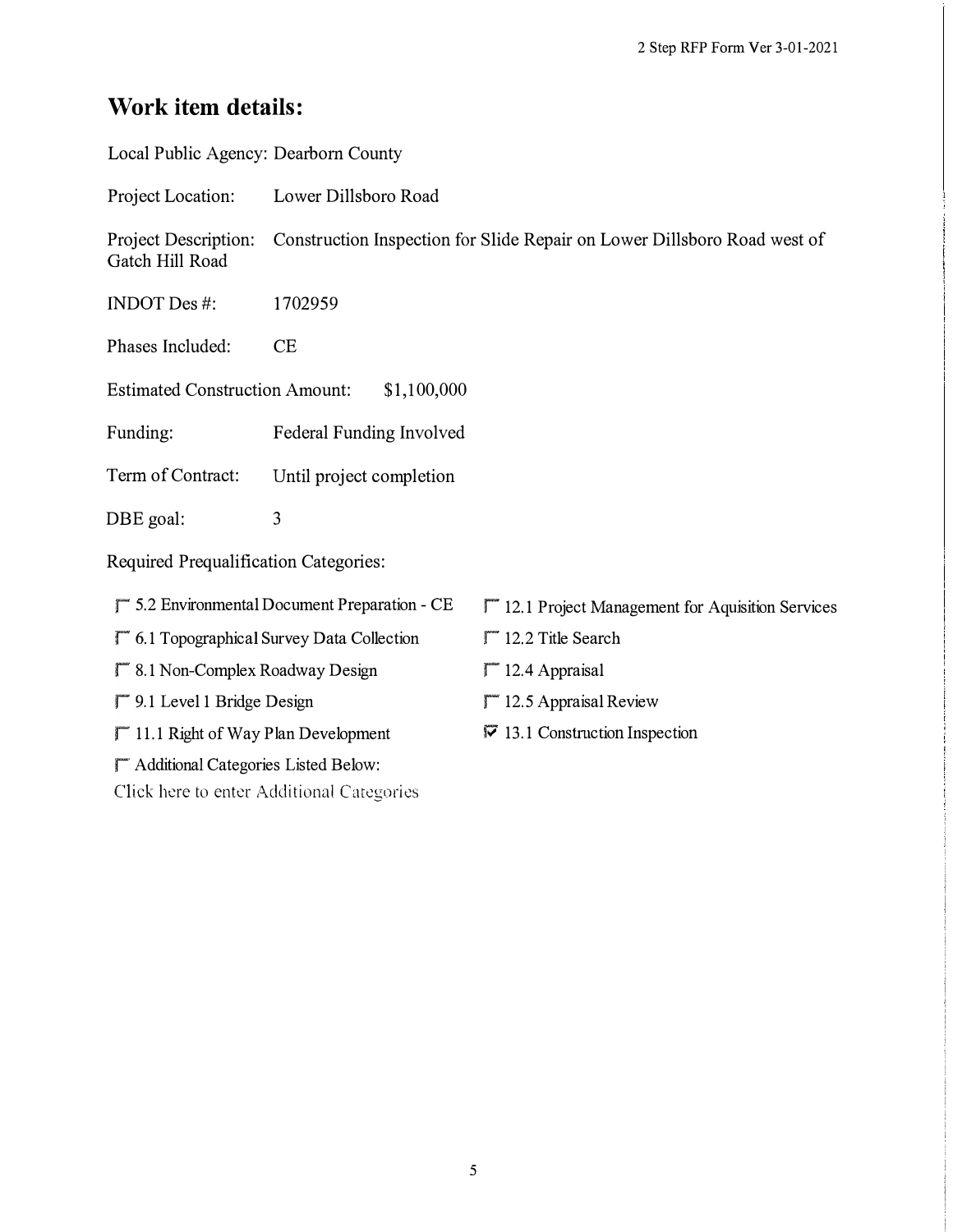#### LPA Consultant Selection Rating Sheet

Sample:

**RFP Selection Rating for \_\_\_\_\_\_\_\_\_\_\_\_\_\_\_\_\_\_ \_ Des. No.**

(City, County, Town) or (Local Public Agency)

**Services Description:** 

**Consultant Name:** 

| Weighted<br>Weight<br>Category<br>Score<br><b>Scoring Criteria</b><br>Scale<br><b>Score</b><br>Performance evaluation score averages from historical performance data.<br>Past<br>Quality score for similar work from performance database.<br>6<br>$\overline{\mathbf{3}}$<br>Schedule score from performance database.<br>Performance<br>Responsiveness score from performance database.<br>1<br>Evaluation of the team's personnel and equipment to perform the project on time.<br>Capacity of<br>Availability of more than adequate capacity that results in added value.<br>1<br>Team to do<br>20<br>$\mathbf{0}$<br>Adequate capacity to meet the schedule.<br>Work<br>$-1$<br>Insufficient available capacity to meet the schedule.<br>Technical Expertise: Unique Resources that yield a relevant added value or<br>efficiency to the deliverable.<br>Demonstrated outstanding expertise and resources identified<br>Team's<br>$\overline{2}$<br>for required services for value added benefit.<br>15<br><b>Demonstrated</b><br>Demonstrated high level of expertise and resources identified<br><b>Oualifications</b><br>1<br>for required services for value added benefit.<br>Expertise and resources at appropriate level.<br>$\mathbf{0}$<br>$-3$<br>Insufficient expertise and/or resources.<br>Predicted ability to manage the project, based on: experience in size, complexity,<br>type, subs, documentation skills.<br>Demonstrated outstanding experience in similar type and complexity.<br>$\overline{\mathbf{c}}$<br>Project<br>20<br>$\mathbf{1}$<br>Demonstrated high level of experience in similar type and complexity.<br><b>Manager</b><br>$\mathbf{0}$<br>Experience in similar type and complexity shown in resume.<br>$-1$<br>Experience in different type or lower complexity.<br>$-3$<br>Insufficient experience.<br>Project Understanding and Innovation that provides cost and/or time savings.<br>High level of understanding and viable innovative ideas proposed.<br>$\overline{2}$<br>Approach to<br>15<br>$\mathbf{1}$<br>High level of understanding of the project.<br>Project<br>$\mathbf 0$<br>Basic understanding of the project.<br>$\overline{-3}$<br>Lack of project understanding. |  | <b>Evaluation Criteria to be Rated by Scorers</b> |  |  |  |  |
|--------------------------------------------------------------------------------------------------------------------------------------------------------------------------------------------------------------------------------------------------------------------------------------------------------------------------------------------------------------------------------------------------------------------------------------------------------------------------------------------------------------------------------------------------------------------------------------------------------------------------------------------------------------------------------------------------------------------------------------------------------------------------------------------------------------------------------------------------------------------------------------------------------------------------------------------------------------------------------------------------------------------------------------------------------------------------------------------------------------------------------------------------------------------------------------------------------------------------------------------------------------------------------------------------------------------------------------------------------------------------------------------------------------------------------------------------------------------------------------------------------------------------------------------------------------------------------------------------------------------------------------------------------------------------------------------------------------------------------------------------------------------------------------------------------------------------------------------------------------------------------------------------------------------------------------------------------------------------------------------------------------------------------------------------------------------------------------------------------------------------------------------------------------------------------------------------------------------------------------|--|---------------------------------------------------|--|--|--|--|
|                                                                                                                                                                                                                                                                                                                                                                                                                                                                                                                                                                                                                                                                                                                                                                                                                                                                                                                                                                                                                                                                                                                                                                                                                                                                                                                                                                                                                                                                                                                                                                                                                                                                                                                                                                                                                                                                                                                                                                                                                                                                                                                                                                                                                                      |  |                                                   |  |  |  |  |
|                                                                                                                                                                                                                                                                                                                                                                                                                                                                                                                                                                                                                                                                                                                                                                                                                                                                                                                                                                                                                                                                                                                                                                                                                                                                                                                                                                                                                                                                                                                                                                                                                                                                                                                                                                                                                                                                                                                                                                                                                                                                                                                                                                                                                                      |  |                                                   |  |  |  |  |
|                                                                                                                                                                                                                                                                                                                                                                                                                                                                                                                                                                                                                                                                                                                                                                                                                                                                                                                                                                                                                                                                                                                                                                                                                                                                                                                                                                                                                                                                                                                                                                                                                                                                                                                                                                                                                                                                                                                                                                                                                                                                                                                                                                                                                                      |  |                                                   |  |  |  |  |
|                                                                                                                                                                                                                                                                                                                                                                                                                                                                                                                                                                                                                                                                                                                                                                                                                                                                                                                                                                                                                                                                                                                                                                                                                                                                                                                                                                                                                                                                                                                                                                                                                                                                                                                                                                                                                                                                                                                                                                                                                                                                                                                                                                                                                                      |  |                                                   |  |  |  |  |
|                                                                                                                                                                                                                                                                                                                                                                                                                                                                                                                                                                                                                                                                                                                                                                                                                                                                                                                                                                                                                                                                                                                                                                                                                                                                                                                                                                                                                                                                                                                                                                                                                                                                                                                                                                                                                                                                                                                                                                                                                                                                                                                                                                                                                                      |  |                                                   |  |  |  |  |
|                                                                                                                                                                                                                                                                                                                                                                                                                                                                                                                                                                                                                                                                                                                                                                                                                                                                                                                                                                                                                                                                                                                                                                                                                                                                                                                                                                                                                                                                                                                                                                                                                                                                                                                                                                                                                                                                                                                                                                                                                                                                                                                                                                                                                                      |  |                                                   |  |  |  |  |
|                                                                                                                                                                                                                                                                                                                                                                                                                                                                                                                                                                                                                                                                                                                                                                                                                                                                                                                                                                                                                                                                                                                                                                                                                                                                                                                                                                                                                                                                                                                                                                                                                                                                                                                                                                                                                                                                                                                                                                                                                                                                                                                                                                                                                                      |  |                                                   |  |  |  |  |
|                                                                                                                                                                                                                                                                                                                                                                                                                                                                                                                                                                                                                                                                                                                                                                                                                                                                                                                                                                                                                                                                                                                                                                                                                                                                                                                                                                                                                                                                                                                                                                                                                                                                                                                                                                                                                                                                                                                                                                                                                                                                                                                                                                                                                                      |  |                                                   |  |  |  |  |
|                                                                                                                                                                                                                                                                                                                                                                                                                                                                                                                                                                                                                                                                                                                                                                                                                                                                                                                                                                                                                                                                                                                                                                                                                                                                                                                                                                                                                                                                                                                                                                                                                                                                                                                                                                                                                                                                                                                                                                                                                                                                                                                                                                                                                                      |  |                                                   |  |  |  |  |
|                                                                                                                                                                                                                                                                                                                                                                                                                                                                                                                                                                                                                                                                                                                                                                                                                                                                                                                                                                                                                                                                                                                                                                                                                                                                                                                                                                                                                                                                                                                                                                                                                                                                                                                                                                                                                                                                                                                                                                                                                                                                                                                                                                                                                                      |  |                                                   |  |  |  |  |
|                                                                                                                                                                                                                                                                                                                                                                                                                                                                                                                                                                                                                                                                                                                                                                                                                                                                                                                                                                                                                                                                                                                                                                                                                                                                                                                                                                                                                                                                                                                                                                                                                                                                                                                                                                                                                                                                                                                                                                                                                                                                                                                                                                                                                                      |  |                                                   |  |  |  |  |
|                                                                                                                                                                                                                                                                                                                                                                                                                                                                                                                                                                                                                                                                                                                                                                                                                                                                                                                                                                                                                                                                                                                                                                                                                                                                                                                                                                                                                                                                                                                                                                                                                                                                                                                                                                                                                                                                                                                                                                                                                                                                                                                                                                                                                                      |  |                                                   |  |  |  |  |
|                                                                                                                                                                                                                                                                                                                                                                                                                                                                                                                                                                                                                                                                                                                                                                                                                                                                                                                                                                                                                                                                                                                                                                                                                                                                                                                                                                                                                                                                                                                                                                                                                                                                                                                                                                                                                                                                                                                                                                                                                                                                                                                                                                                                                                      |  |                                                   |  |  |  |  |
|                                                                                                                                                                                                                                                                                                                                                                                                                                                                                                                                                                                                                                                                                                                                                                                                                                                                                                                                                                                                                                                                                                                                                                                                                                                                                                                                                                                                                                                                                                                                                                                                                                                                                                                                                                                                                                                                                                                                                                                                                                                                                                                                                                                                                                      |  |                                                   |  |  |  |  |
|                                                                                                                                                                                                                                                                                                                                                                                                                                                                                                                                                                                                                                                                                                                                                                                                                                                                                                                                                                                                                                                                                                                                                                                                                                                                                                                                                                                                                                                                                                                                                                                                                                                                                                                                                                                                                                                                                                                                                                                                                                                                                                                                                                                                                                      |  |                                                   |  |  |  |  |
|                                                                                                                                                                                                                                                                                                                                                                                                                                                                                                                                                                                                                                                                                                                                                                                                                                                                                                                                                                                                                                                                                                                                                                                                                                                                                                                                                                                                                                                                                                                                                                                                                                                                                                                                                                                                                                                                                                                                                                                                                                                                                                                                                                                                                                      |  |                                                   |  |  |  |  |
|                                                                                                                                                                                                                                                                                                                                                                                                                                                                                                                                                                                                                                                                                                                                                                                                                                                                                                                                                                                                                                                                                                                                                                                                                                                                                                                                                                                                                                                                                                                                                                                                                                                                                                                                                                                                                                                                                                                                                                                                                                                                                                                                                                                                                                      |  |                                                   |  |  |  |  |
|                                                                                                                                                                                                                                                                                                                                                                                                                                                                                                                                                                                                                                                                                                                                                                                                                                                                                                                                                                                                                                                                                                                                                                                                                                                                                                                                                                                                                                                                                                                                                                                                                                                                                                                                                                                                                                                                                                                                                                                                                                                                                                                                                                                                                                      |  |                                                   |  |  |  |  |
|                                                                                                                                                                                                                                                                                                                                                                                                                                                                                                                                                                                                                                                                                                                                                                                                                                                                                                                                                                                                                                                                                                                                                                                                                                                                                                                                                                                                                                                                                                                                                                                                                                                                                                                                                                                                                                                                                                                                                                                                                                                                                                                                                                                                                                      |  |                                                   |  |  |  |  |
|                                                                                                                                                                                                                                                                                                                                                                                                                                                                                                                                                                                                                                                                                                                                                                                                                                                                                                                                                                                                                                                                                                                                                                                                                                                                                                                                                                                                                                                                                                                                                                                                                                                                                                                                                                                                                                                                                                                                                                                                                                                                                                                                                                                                                                      |  |                                                   |  |  |  |  |
|                                                                                                                                                                                                                                                                                                                                                                                                                                                                                                                                                                                                                                                                                                                                                                                                                                                                                                                                                                                                                                                                                                                                                                                                                                                                                                                                                                                                                                                                                                                                                                                                                                                                                                                                                                                                                                                                                                                                                                                                                                                                                                                                                                                                                                      |  |                                                   |  |  |  |  |
|                                                                                                                                                                                                                                                                                                                                                                                                                                                                                                                                                                                                                                                                                                                                                                                                                                                                                                                                                                                                                                                                                                                                                                                                                                                                                                                                                                                                                                                                                                                                                                                                                                                                                                                                                                                                                                                                                                                                                                                                                                                                                                                                                                                                                                      |  |                                                   |  |  |  |  |
|                                                                                                                                                                                                                                                                                                                                                                                                                                                                                                                                                                                                                                                                                                                                                                                                                                                                                                                                                                                                                                                                                                                                                                                                                                                                                                                                                                                                                                                                                                                                                                                                                                                                                                                                                                                                                                                                                                                                                                                                                                                                                                                                                                                                                                      |  |                                                   |  |  |  |  |
|                                                                                                                                                                                                                                                                                                                                                                                                                                                                                                                                                                                                                                                                                                                                                                                                                                                                                                                                                                                                                                                                                                                                                                                                                                                                                                                                                                                                                                                                                                                                                                                                                                                                                                                                                                                                                                                                                                                                                                                                                                                                                                                                                                                                                                      |  |                                                   |  |  |  |  |
|                                                                                                                                                                                                                                                                                                                                                                                                                                                                                                                                                                                                                                                                                                                                                                                                                                                                                                                                                                                                                                                                                                                                                                                                                                                                                                                                                                                                                                                                                                                                                                                                                                                                                                                                                                                                                                                                                                                                                                                                                                                                                                                                                                                                                                      |  |                                                   |  |  |  |  |
|                                                                                                                                                                                                                                                                                                                                                                                                                                                                                                                                                                                                                                                                                                                                                                                                                                                                                                                                                                                                                                                                                                                                                                                                                                                                                                                                                                                                                                                                                                                                                                                                                                                                                                                                                                                                                                                                                                                                                                                                                                                                                                                                                                                                                                      |  |                                                   |  |  |  |  |
|                                                                                                                                                                                                                                                                                                                                                                                                                                                                                                                                                                                                                                                                                                                                                                                                                                                                                                                                                                                                                                                                                                                                                                                                                                                                                                                                                                                                                                                                                                                                                                                                                                                                                                                                                                                                                                                                                                                                                                                                                                                                                                                                                                                                                                      |  |                                                   |  |  |  |  |

**Weighted Sub-Total:** 

It is the responsibility of scorers to make every effmt to identify the finn most capable of producing the highest deliverables in a timely and cost effective manner without regard to personal preference.

I certify that I do not have any conflicts of interest associated with this consultant as defined in 49CFR118.36.

I have thoroughly reviewed the letter of interest for this consultant and certify that the above scores represent my best judgment of this finn's abilities.

Signature: \_\_\_\_\_\_\_\_\_\_\_\_\_\_\_\_ \_ PrintName: \_\_\_\_\_\_\_ \_\_\_\_\_\_\_\_\_\_ \_

Title: ----------------- Date:

(Fonn Rev. 4-7-16)